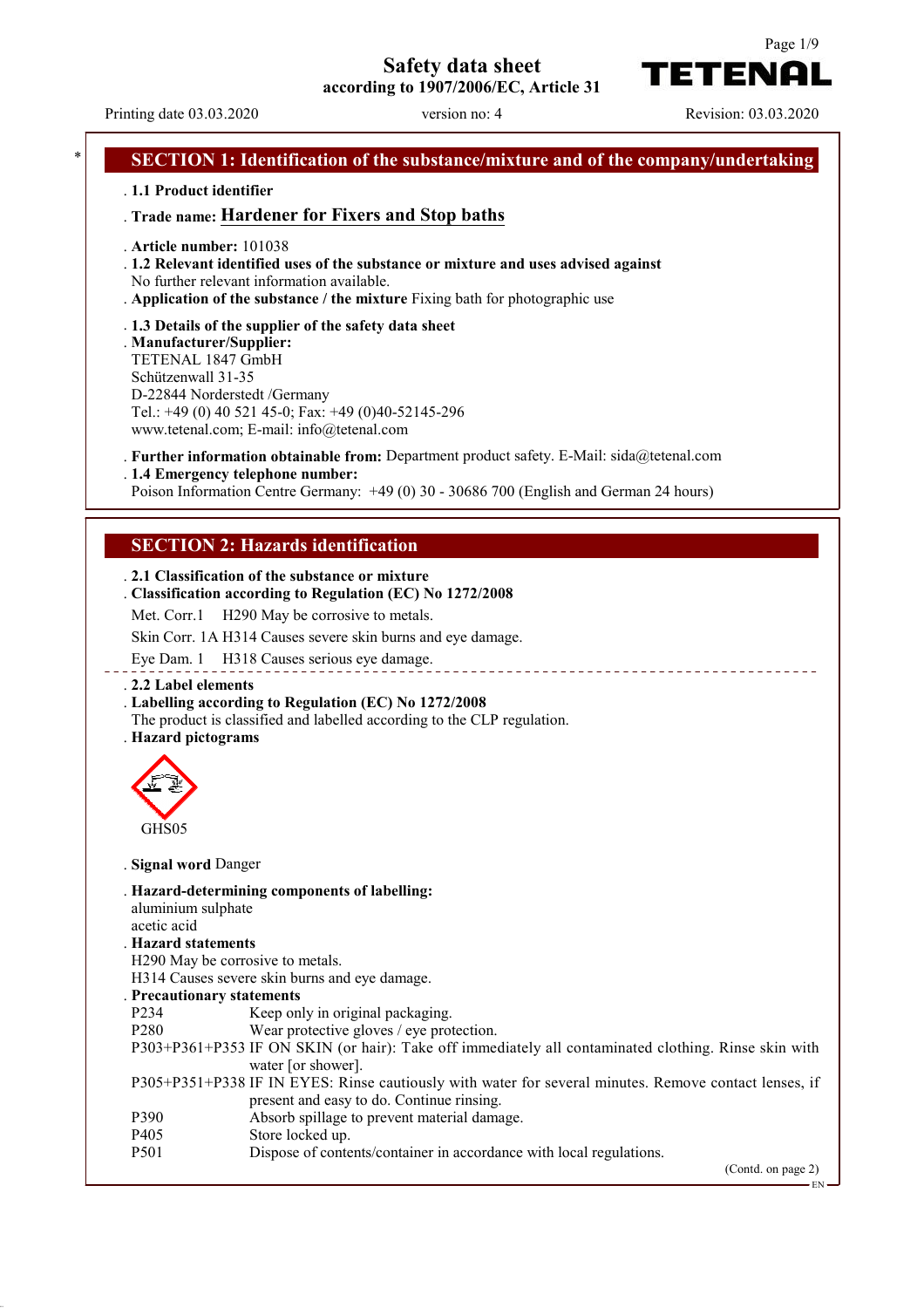Printing date 03.03.2020 version no: 4 Revision: 03.03.2020

### **Trade name: Hardener for Fixers and Stop baths**

- . **2.3 Other hazards**
- . **Results of PBT and vPvB assessment**
- . **PBT:** Not applicable.
- . **vPvB:** Not applicable.

## **SECTION 3: Composition/information on ingredients**

### . **3.2 Chemical characterisation: Mixtures**

. **Description:** Mixture of substances listed below and with nonhazardous additions.

### **Dangerous components:** .

| $CAS: 64-19-7$             | acetic acid                                                                                 | $10 - 25\%$ |
|----------------------------|---------------------------------------------------------------------------------------------|-------------|
| EINECS: 200-580-7          | Flam. Liq. 3, H226; $\leftrightarrow$ Skin Corr. 1A, H314                                   |             |
| Index number: 607-002-00-6 |                                                                                             |             |
| Reg.nr.: 01-2119475328-30  |                                                                                             |             |
| $CAS: 10043-01-3$          | aluminium sulphate                                                                          | $10 - 25\%$ |
| EINECS: 233-135-0          | Skin Corr. 1C, H314; Eye Dam. 1, H318                                                       |             |
|                            | . Additional information: For the wording of the listed hazard phrases refer to section 16. |             |

# **SECTION 4: First aid measures**

## . **4.1 Description of first aid measures**

. **General information:** Immediately remove any clothing/shoes soiled by the product.

- . **After inhalation:**
- Supply fresh air; consult doctor in case of complaints.
- In case of unconsciousness place patient stably in side position for transportation.
- . **After skin contact:** Immediately wash with water and soap and rinse thoroughly.
- . **After eye contact:**
- Rinse opened eye for several minutes under running water. If symptoms persist, consult a doctor.
- . **After swallowing:** Drink plenty of water and provide fresh air. Call for a doctor immediately.
- . **4.2 Most important symptoms and effects, both acute and delayed**
- No further relevant information available.
- . **4.3 Indication of any immediate medical attention and special treatment needed**

No further relevant information available.

## **SECTION 5: Firefighting measures**

- . **5.1 Extinguishing media**
- . **Suitable extinguishing agents:**
- CO2, powder or water spray. Fight larger fires with water spray or alcohol resistant foam.
- . **5.2 Special hazards arising from the substance or mixture**
- Under certain fire conditions, traces of other toxic gases cannot be excluded.
- . **5.3 Advice for firefighters**
- . **Protective equipment:** Do not inhale explosion gases or combustion gases.

## **SECTION 6: Accidental release measures**

- . **6.1 Personal precautions, protective equipment and emergency procedures** Ensure adequate ventilation
- . **6.2 Environmental precautions:**
- Dilute with plenty of water.
- Do not allow to enter sewers/ surface or ground water.
- . **6.3 Methods and material for containment and cleaning up:**
- Absorb with liquid-binding material (sand, diatomite, acid binders, universal binders, sawdust). Pick up mechanically.

(Contd. on page 3)

EN

(Contd. of page 1)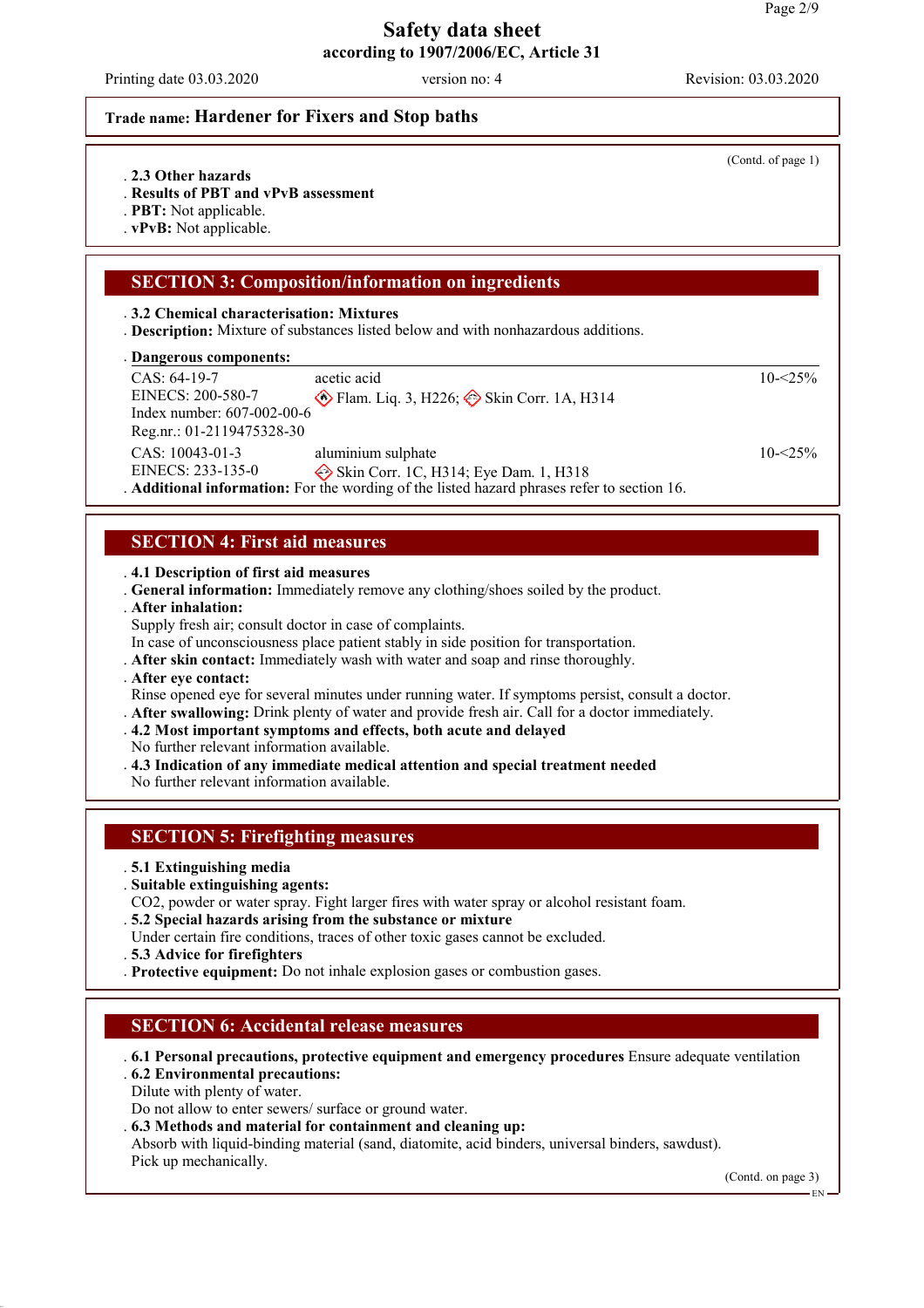Printing date 03.03.2020 version no: 4 Revision: 03.03.2020

## **Trade name: Hardener for Fixers and Stop baths**

### . **6.4 Reference to other sections**

See Section 7 for information on safe handling. See Section 8 for information on personal protection equipment. See Section 13 for disposal information.

## **SECTION 7: Handling and storage**

### . **7.1 Precautions for safe handling**

Ensure good ventilation/exhaustion at the workplace.

Prevent formation of aerosols.

. **Information about fire - and explosion protection:** Protect from heat.

# . **7.2 Conditions for safe storage, including any incompatibilities**

. **Storage:**

- . **Requirements to be met by storerooms and receptacles:**
- Store only in the original receptacle.

do not use metal containers

### EN

(Contd. of page 2)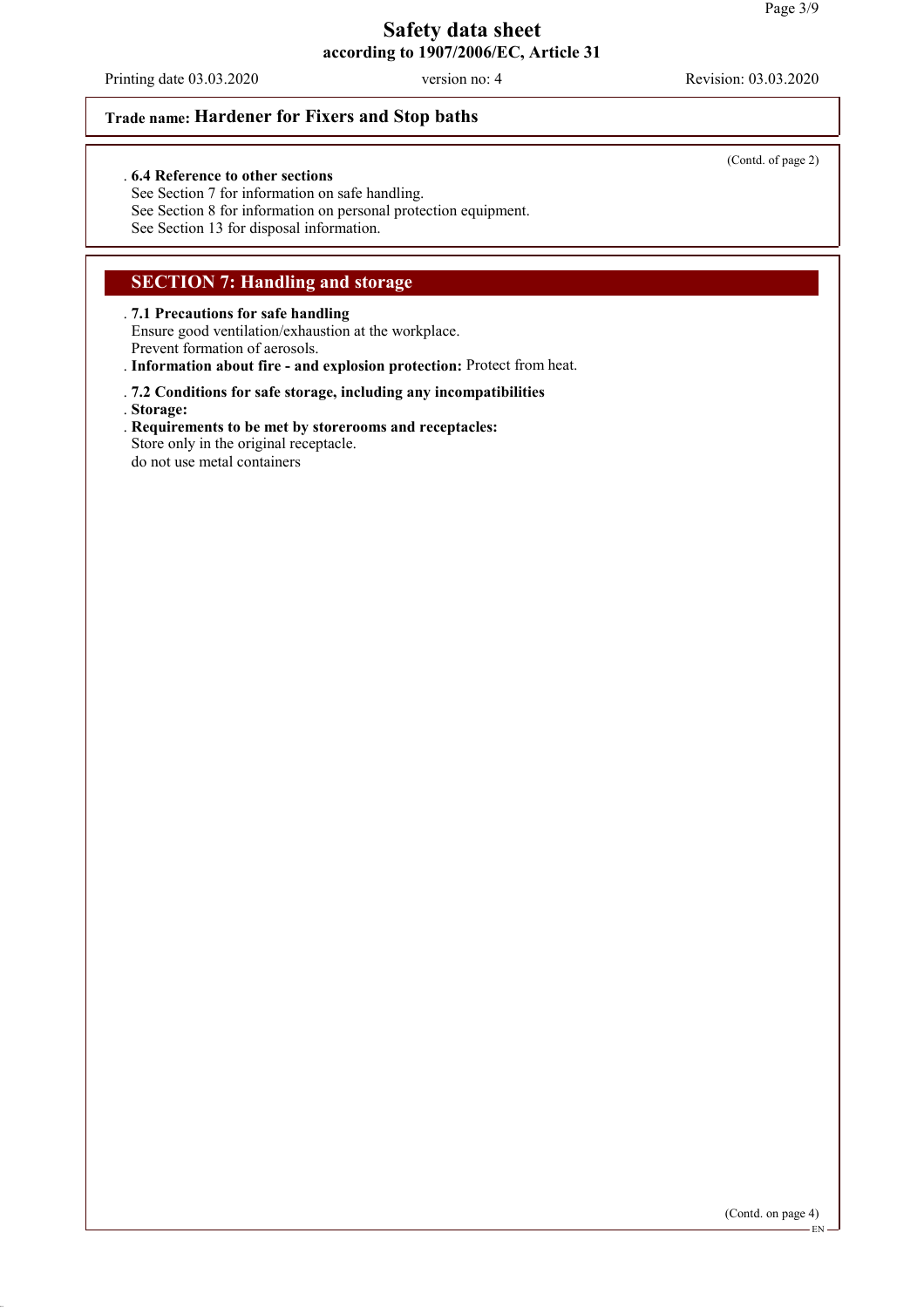Printing date 03.03.2020 version no: 4 Revision: 03.03.2020

## **Trade name: Hardener for Fixers and Stop baths**

(Contd. of page 3)

do not use metal containers

do not use metal containers

. **Information about storage in one common storage facility:** Store away from foodstuffs. Store away from oxidising agents.

. **Further information about storage conditions:** Store in cool, dry conditions in well sealed receptacles. Protect from heat and direct sunlight. Store under lock and key and out of the reach of children. Recommended storage temperature: 5-30°C . **7.3 Specific end use(s)** No further relevant information available.

### **SECTION 8: Exposure controls/personal protection**

. **Additional information about design of technical facilities:** No further data; see item 7.

#### . **8.1 Control parameters**

| $\sim$ 0.1 $\sim$ 0.1 $\mu$ 0.1 $\mu$ metallices b<br>. Ingredients with limit values that require monitoring at the workplace:<br>64-19-7 acetic acid $(10-25%)$ |                                             |  |
|-------------------------------------------------------------------------------------------------------------------------------------------------------------------|---------------------------------------------|--|
|                                                                                                                                                                   |                                             |  |
|                                                                                                                                                                   | Long torm value: $25 \text{ ma/m}^3$ 10 npm |  |

|           | Long-term value: $25 \text{ mg/m}^3$ , 10 ppm                                                              |
|-----------|------------------------------------------------------------------------------------------------------------|
| PEL (USA) | Long-term value: $25 \text{ mg/m}^3$ , 10 ppm                                                              |
| REL (USA) | Short-term value: $37 \text{ mg/m}^3$ , $15 \text{ ppm}$<br>Long-term value: $25 \text{ mg/m}^3$ , 10 ppm  |
| TLV (USA) | Short-term value: $37 \text{ mg/m}^3$ , $15 \text{ ppm}$<br>Long-term value: 25 mg/m <sup>3</sup> , 10 ppm |

### **10043-01-3 aluminium sulphate (10-<25%)**

|           | WEL (Great Britain) Long-term value: $2 \text{ mg/m}^3$                  |
|-----------|--------------------------------------------------------------------------|
| REL (USA) | Long-term value: $2 \text{ mg/m}^3$<br>as Al                             |
| TLV (USA) | Long-term value: $1*$ mg/m <sup>3</sup><br>as Al;*as respirable fraction |

### **DNELs** .

### **64-19-7 acetic acid**

Inhalative Akute /short-term exposure - local effects 25 mg/m³ (Worker (Arbeiter))

| Long-term - local - effects        | $25 \text{ mg/m}^3$ (Worker (Arbeiter))              |
|------------------------------------|------------------------------------------------------|
| Akute-lokale Effekte               | $25 \text{ mg/m}^3$ (general population-Verbraucher) |
| Long-term - local effects          | $25 \text{ mg/m}^3$ (general population-Verbraucher) |
| . PNECs                            |                                                      |
| 64-19-7 acetic acid                |                                                      |
| Aquatic compartment - freshwater   | 3.058 mg/l $(-)$                                     |
| Aquatic compartment - marine water | $0.358$ mg/l (-)                                     |

| Aquatic compartment - marine water                | $0.338$ mg/ $( - )$      |
|---------------------------------------------------|--------------------------|
| Aquatic compartment -water, intermittent releases | $30.58 \text{ mg}/1$ (-) |
| Aquatic compartment -sediment in freshwater       | 11.36 mg/kg sed dw $(-)$ |
| Aquatic compartment -sediment in marine water     | 1.136 mg/kg sed dw $(-)$ |
| Terrestrial compartment -soil                     | $0.478$ mg/kg dw (Soil)  |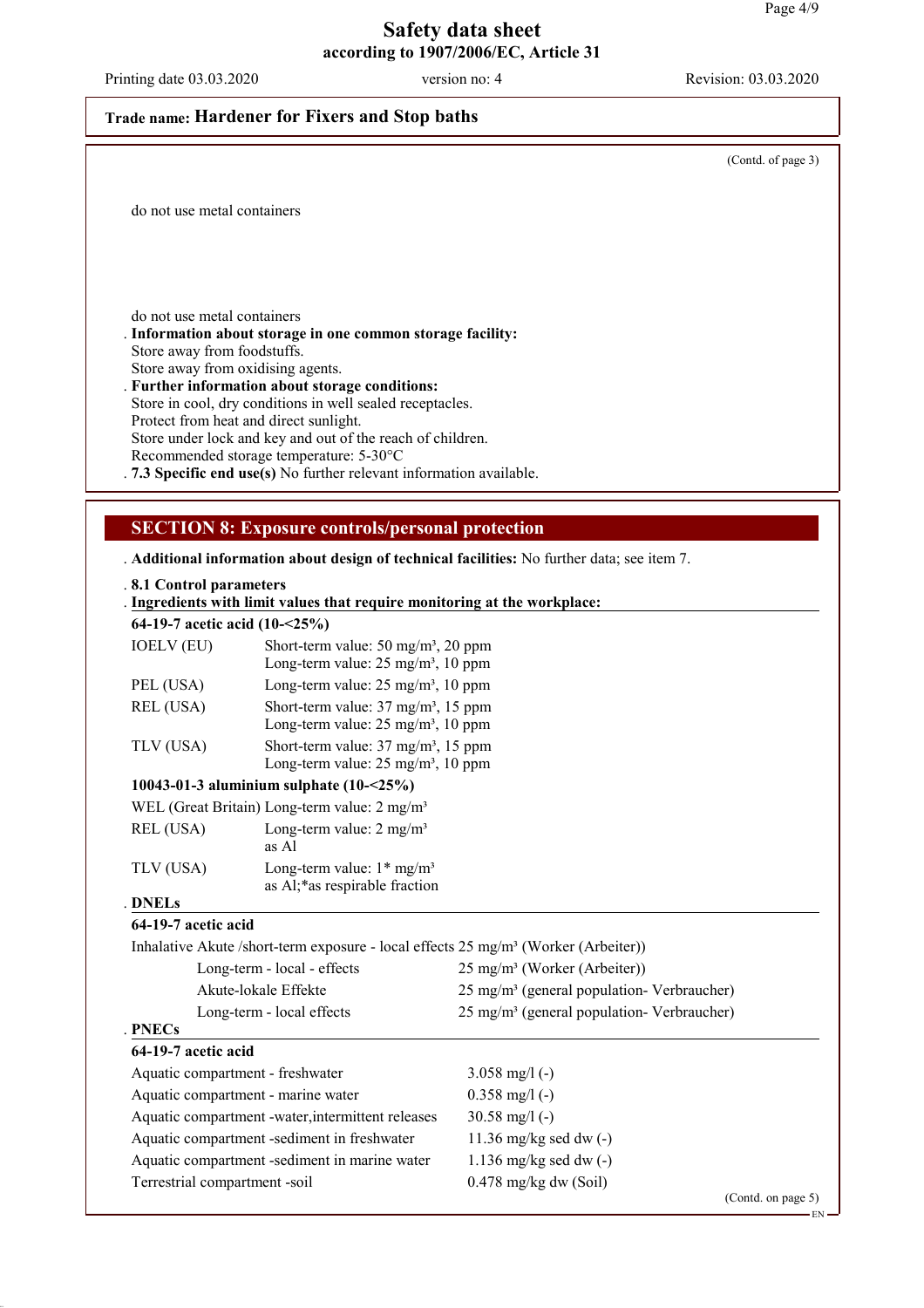Printing date 03.03.2020 version no: 4 Revision: 03.03.2020

# **Trade name: Hardener for Fixers and Stop baths**

|                                                                                                                                                                                                                                                                                                                                                                                                                                                   | (Contd. of page 4)                                                                                                                                                                                                                                                                                                                                                                                                                                                                                                                                                                                                                                                                                                                                 |
|---------------------------------------------------------------------------------------------------------------------------------------------------------------------------------------------------------------------------------------------------------------------------------------------------------------------------------------------------------------------------------------------------------------------------------------------------|----------------------------------------------------------------------------------------------------------------------------------------------------------------------------------------------------------------------------------------------------------------------------------------------------------------------------------------------------------------------------------------------------------------------------------------------------------------------------------------------------------------------------------------------------------------------------------------------------------------------------------------------------------------------------------------------------------------------------------------------------|
| Sewage treatment plant (Abwasserreinigungsanlagen) 85 mg/l (-)<br>. Additional information: The lists valid during the making were used as basis.                                                                                                                                                                                                                                                                                                 |                                                                                                                                                                                                                                                                                                                                                                                                                                                                                                                                                                                                                                                                                                                                                    |
| .8.2 Exposure controls<br>. Personal protective equipment:<br>. General protective and hygienic measures:<br>Keep away from foodstuffs, beverages and feed.<br>Immediately remove all soiled and contaminated clothing<br>Wash hands before breaks and at the end of work.<br>Do not inhale gases / fumes / aerosols.<br>Avoid contact with the eyes and skin.<br>. Respiratory protection: Ensure adequate ventilation<br>. Protection of hands: |                                                                                                                                                                                                                                                                                                                                                                                                                                                                                                                                                                                                                                                                                                                                                    |
| Protective gloves                                                                                                                                                                                                                                                                                                                                                                                                                                 |                                                                                                                                                                                                                                                                                                                                                                                                                                                                                                                                                                                                                                                                                                                                                    |
| Impervious gloves<br>. Material of gloves<br>application.<br>Butyl rubber, BR<br>Nitrile rubber, NBR<br>Neoprene gloves<br>. Penetration time of glove material<br>breakthroug-time<br>Gove material<br>Butyl rubber:<br>$≥480$ min<br>Nitrile rubber:<br>$\geq$ 480 min<br>$≥240$ min<br>Neoprene:<br>observed.<br>. Eye protection:<br>Tightly sealed goggles<br><b>(UD)</b>                                                                    | The glove material has to be impermeable and resistant to the product/ the substance/ the preparation.<br>Selection of the glove material on consideration of the penetration times, rates of diffusion and the degradation<br>The selection of the suitable gloves does not only depend on the material, but also on further marks of quality<br>and varies from manufacturer to manufacturer. As the product is a preparation of several substances, the<br>resistance of the glove material can not be calculated in advance and has therefore to be checked prior to the<br>layer thickness<br>≥0,4mm<br>$≥0,38$ mm<br>$≥0,65mm$<br>The exact break trough time has to be found out by the manufacturer of the protective gloves and has to be |
| . Body protection: Protective work clothing                                                                                                                                                                                                                                                                                                                                                                                                       |                                                                                                                                                                                                                                                                                                                                                                                                                                                                                                                                                                                                                                                                                                                                                    |
| <b>SECTION 9: Physical and chemical properties</b>                                                                                                                                                                                                                                                                                                                                                                                                |                                                                                                                                                                                                                                                                                                                                                                                                                                                                                                                                                                                                                                                                                                                                                    |
| .9.1 Information on basic physical and chemical properties<br>. General Information<br>. Appearance:                                                                                                                                                                                                                                                                                                                                              |                                                                                                                                                                                                                                                                                                                                                                                                                                                                                                                                                                                                                                                                                                                                                    |
| Form:                                                                                                                                                                                                                                                                                                                                                                                                                                             | Fluid                                                                                                                                                                                                                                                                                                                                                                                                                                                                                                                                                                                                                                                                                                                                              |
| Colour:<br>Odour:                                                                                                                                                                                                                                                                                                                                                                                                                                 | Colourless<br>Pungent                                                                                                                                                                                                                                                                                                                                                                                                                                                                                                                                                                                                                                                                                                                              |
| Odour threshold:                                                                                                                                                                                                                                                                                                                                                                                                                                  | Not determined.                                                                                                                                                                                                                                                                                                                                                                                                                                                                                                                                                                                                                                                                                                                                    |
| . pH-value at $20 °C$ :                                                                                                                                                                                                                                                                                                                                                                                                                           | $<$ 2                                                                                                                                                                                                                                                                                                                                                                                                                                                                                                                                                                                                                                                                                                                                              |
| . Change in condition<br>Melting point/freezing point:                                                                                                                                                                                                                                                                                                                                                                                            | Undetermined.                                                                                                                                                                                                                                                                                                                                                                                                                                                                                                                                                                                                                                                                                                                                      |
|                                                                                                                                                                                                                                                                                                                                                                                                                                                   | (Contd. on page $6$ )                                                                                                                                                                                                                                                                                                                                                                                                                                                                                                                                                                                                                                                                                                                              |

EN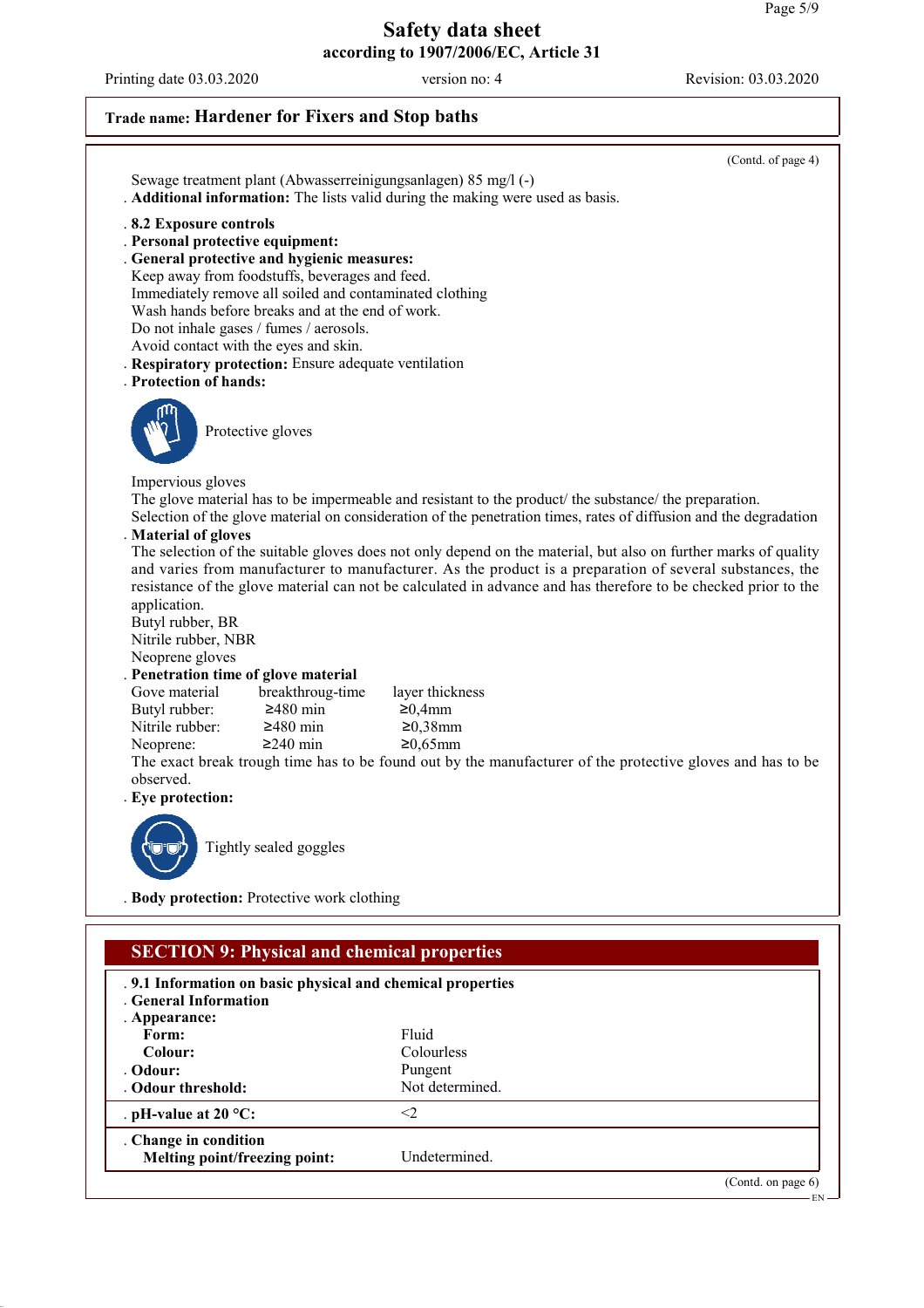Printing date 03.03.2020 version no: 4 Revision: 03.03.2020

### **Trade name: Hardener for Fixers and Stop baths**

|                                                                        |                                                               | (Contd. of page 5) |  |
|------------------------------------------------------------------------|---------------------------------------------------------------|--------------------|--|
|                                                                        | Initial boiling point and boiling range: Undetermined.        |                    |  |
| . Flash point:                                                         | Not applicable.                                               |                    |  |
| . Auto-ignition temperature:                                           | Product is not selfigniting.                                  |                    |  |
| . Explosive properties:                                                | Product does not present an explosion hazard.                 |                    |  |
| . Explosion limits:<br>Lower:<br>Upper:                                | Not determined<br>Not determined.                             |                    |  |
| . Vapour pressure:                                                     | Not determined.                                               |                    |  |
| . Density at $20^{\circ}$ C:                                           | $\sim$ 1.1 g/cm <sup>3</sup>                                  |                    |  |
| . Solubility in / Miscibility with<br>water:<br>.9.2 Other information | Fully miscible.<br>No further relevant information available. |                    |  |

### **SECTION 10: Stability and reactivity**

. **10.1 Reactivity** No further relevant information available.

- . **10.2 Chemical stability**
- . **Thermal decomposition / conditions to be avoided:** No decomposition if used according to specifications.
- . **10.3 Possibility of hazardous reactions** Reacts with acids, alkalis and oxidising agents.
- . **10.4 Conditions to avoid** No further relevant information available.
- . **10.5 Incompatible materials:** No further relevant information available.
- . **10.6 Hazardous decomposition products:** Irritant gases/vapours

## **SECTION 11: Toxicological information**

. **11.1 Information on toxicological effects**

. **Acute toxicity** Based on available data, the classification criteria are not met.

**LD/LC50 values relevant for classification:** .

### **64-19-7 acetic acid**

Oral LD50 3310 mg/kg (rat)

Dermal LD50 1130 mg/kg (rabbit)

Inhalative LC50 1h: 5620 mg/l (mouse)

### **10043-01-3 aluminium sulphate**

Oral LD50 6207 mg/kg (rat)

- . **Primary irritant effect:**
- . **Skin corrosion/irritation**
- Causes severe skin burns and eye damage.
- . **Serious eye damage/irritation**
- Causes serious eye damage.
- . **Respiratory or skin sensitisation** Based on available data, the classification criteria are not met.
- . **CMR effects (carcinogenity, mutagenicity and toxicity for reproduction)**
- . **Germ cell mutagenicity** Based on available data, the classification criteria are not met.
- . **Carcinogenicity** Based on available data, the classification criteria are not met.
- . **Reproductive toxicity** Based on available data, the classification criteria are not met.
- . **STOT-single exposure** Based on available data, the classification criteria are not met.
- . **STOT-repeated exposure** Based on available data, the classification criteria are not met.
- . **Aspiration hazard** Based on available data, the classification criteria are not met.

(Contd. on page 7)

EN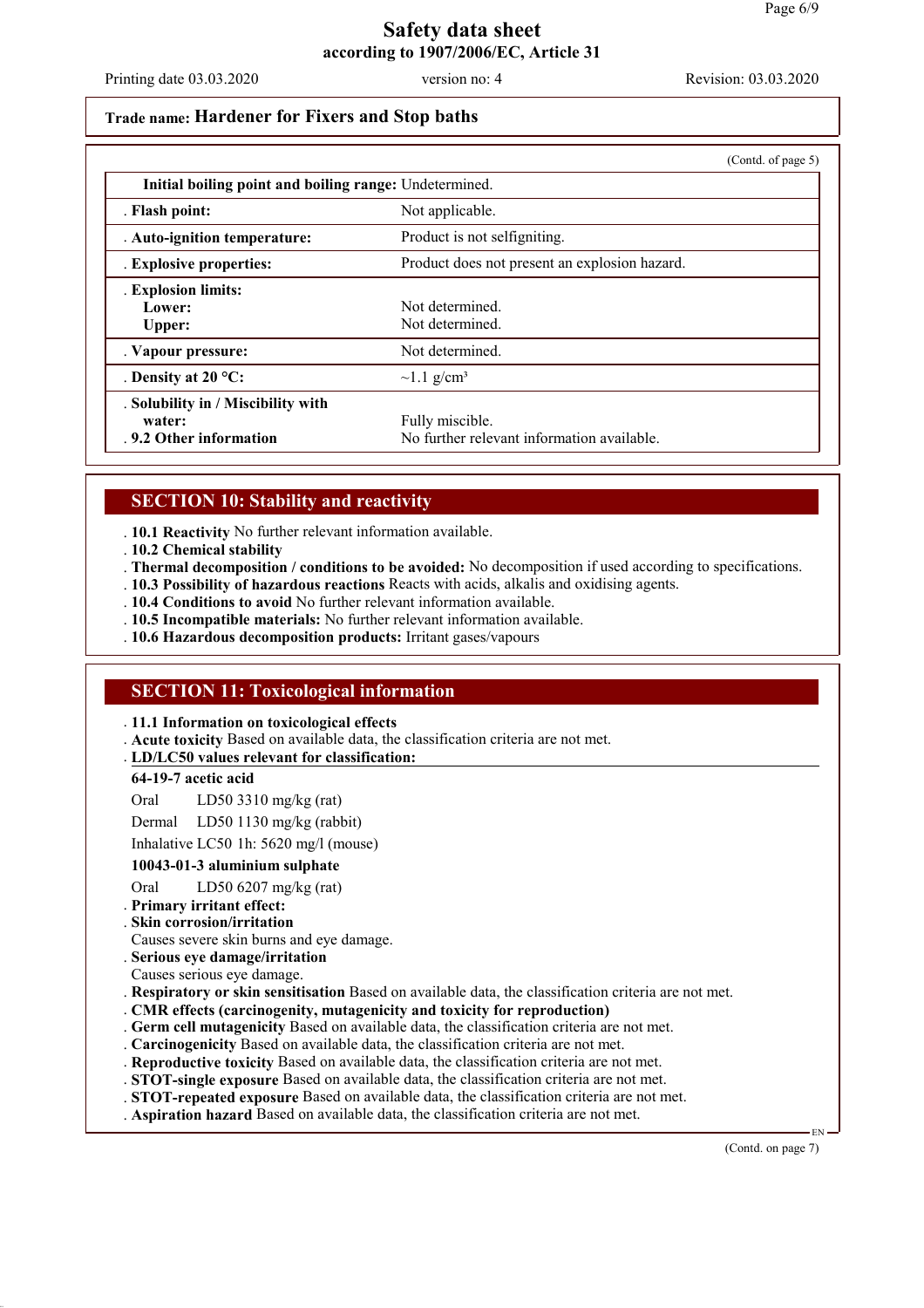Printing date 03.03.2020 version no: 4 Revision: 03.03.2020

## **Trade name: Hardener for Fixers and Stop baths**

(Contd. of page 6)

EN

## **SECTION 12: Ecological information**

. **12.1 Toxicity**

## **Aquatic toxicity:** .

**64-19-7 acetic acid**

LC50 24h: >100 mg/l (daphnia magna (Water flea))

96h: >1000 mg/l (fish)

96h: 75 mg/l (Lepomis macrochirus (Sonnenbarsch))

24h: 106 mg/l (fish: Pimephales promelas)

### **10043-01-3 aluminium sulphate**

LC50 96h: 100 mg/l (fish)

- . **12.2 Persistence and degradability** No further relevant information available.
- . **12.3 Bioaccumulative potential** No further relevant information available.
- . **12.4 Mobility in soil** No further relevant information available.
- . **Additional ecological information:**

. **General notes:**

Do not allow product to reach ground water, water course or sewage system.

Water hazard class 1 (German Regulation) (Self-assessment): slightly hazardous for water

### . **12.5 Results of PBT and vPvB assessment**

. **PBT:** Not applicable.

. **vPvB:** Not applicable.

. **12.6 Other adverse effects** No further relevant information available.

### **SECTION 13: Disposal considerations**

. **13.1 Waste treatment methods**

. **Recommendation**

Must not be disposed together with household garbage. Do not allow product to reach sewage system.

**European waste catalogue** .

09 01 04\* fixer solutions

. **Uncleaned packaging:**

- . **Recommendation:** Disposal must be made according to official regulations.
- . **Recommended cleansing agents:** Water, if necessary together with cleansing agents.

| <b>SECTION 14: Transport information</b> |                              |
|------------------------------------------|------------------------------|
| $.14.1$ UN-Number                        | UN2790                       |
| . ADR, IMDG, IATA                        |                              |
| . 14.2 UN proper shipping name           |                              |
| . ADR                                    | 2790 ACETIC ACID SOLUTION    |
| . IMDG, IATA                             | <b>ACETIC ACID SOLUTION</b>  |
| . 14.3 Transport hazard class(es)        |                              |
| . ADR                                    |                              |
| . Class                                  | 8 (C3) Corrosive substances. |
| . Label                                  | 8                            |
| . IMDG, IATA                             |                              |
| . Class                                  | 8 Corrosive substances.      |
| . Label                                  | 8                            |
| . 14.4 Packing group                     |                              |
| . ADR, IMDG, IATA                        | Ш                            |
|                                          | (Contd. on page 8)           |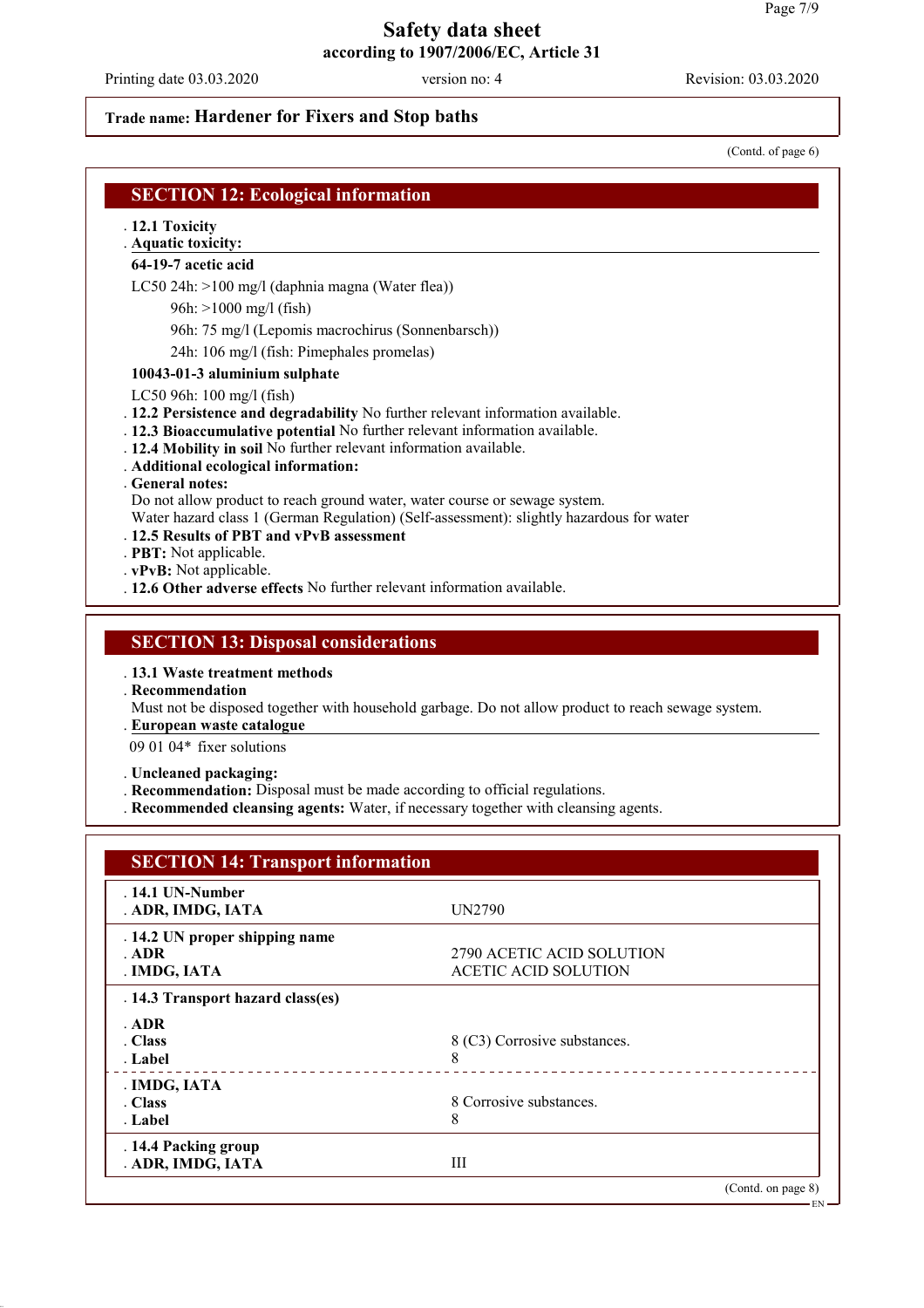EN

## **Safety data sheet according to 1907/2006/EC, Article 31**

Printing date 03.03.2020 version no: 4 Revision: 03.03.2020

### **Trade name: Hardener for Fixers and Stop baths**

|                                                   | (Contd. of page 7)                                |
|---------------------------------------------------|---------------------------------------------------|
| .14.5 Environmental hazards:                      |                                                   |
| . Marine pollutant:                               | N <sub>0</sub>                                    |
| . 14.6 Special precautions for user               | Warning: Corrosive substances.                    |
| . Hazard identification number (Kemler code):     | 80                                                |
| <b>EMS Number:</b>                                | $F-A, S-B$                                        |
| <b>Segregation groups</b>                         | Acids                                             |
| . Stowage Category                                | $\mathsf{A}$                                      |
| . 14.7 Transport in bulk according to Annex II of |                                                   |
| Marpol and the IBC Code                           | Not applicable.                                   |
| . Transport/Additional information:               |                                                   |
| . ADR                                             |                                                   |
| . Limited quantities (LQ)                         | 5L                                                |
| . Excepted quantities (EQ)                        | Code: E1                                          |
|                                                   | Maximum net quantity per inner packaging: 30 ml   |
|                                                   | Maximum net quantity per outer packaging: 1000 ml |
| . Transport category                              | 3                                                 |
| . Tunnel restriction code                         | E                                                 |
| . IMDG                                            |                                                   |
| . Limited quantities (LQ)                         | 5L                                                |
| . Excepted quantities (EQ)                        | Code: E1                                          |
|                                                   | Maximum net quantity per inner packaging: 30 ml   |
|                                                   | Maximum net quantity per outer packaging: 1000 ml |
| . UN "Model Regulation":                          | UN 2790 ACETIC ACID SOLUTION, 8, III              |

### **SECTION 15: Regulatory information**

. **15.1 Safety, health and environmental regulations/legislation specific for the substance or mixture** . **REGULATION (EC) No 1907/2006 ANNEX XVII** Conditions of restriction: 3

. **15.2 Chemical safety assessment:** A Chemical Safety Assessment has not been carried out.

### **SECTION 16: Other information**

This information is based on our present knowledge. However, this shall not constitute a guarantee for any specific product features and shall not establish a legally valid contractual relationship.

### . **Relevant phrases**

H226 Flammable liquid and vapour.

- H314 Causes severe skin burns and eye damage.
- H318 Causes serious eye damage.

### . **Contact:** E: sida@tetenal.com

. **Abbreviations and acronyms:** RID: Règlement international concernant le transport des marchandises dangereuses par chemin de fer (Regulations Concerning the International Transport of Dangerous Goods by Rail) ICAO: International Civil Aviation Organisation ADR: Accord européen sur le transport des marchandises dangereuses par Route (European Agreement concerning the International Carriage of Dangerous Goods by Road) IMDG: International Maritime Code for Dangerous Goods IATA: International Air Transport Association GHS: Globally Harmonised System of Classification and Labelling of Chemicals EINECS: European Inventory of Existing Commercial Chemical Substances ELINCS: European List of Notified Chemical Substances CAS: Chemical Abstracts Service (division of the American Chemical Society) DNEL: Derived No-Effect Level (REACH) PNEC: Predicted No-Effect Concentration (REACH) LC50: Lethal concentration, 50 percent LD50: Lethal dose, 50 percent (Contd. on page 9)